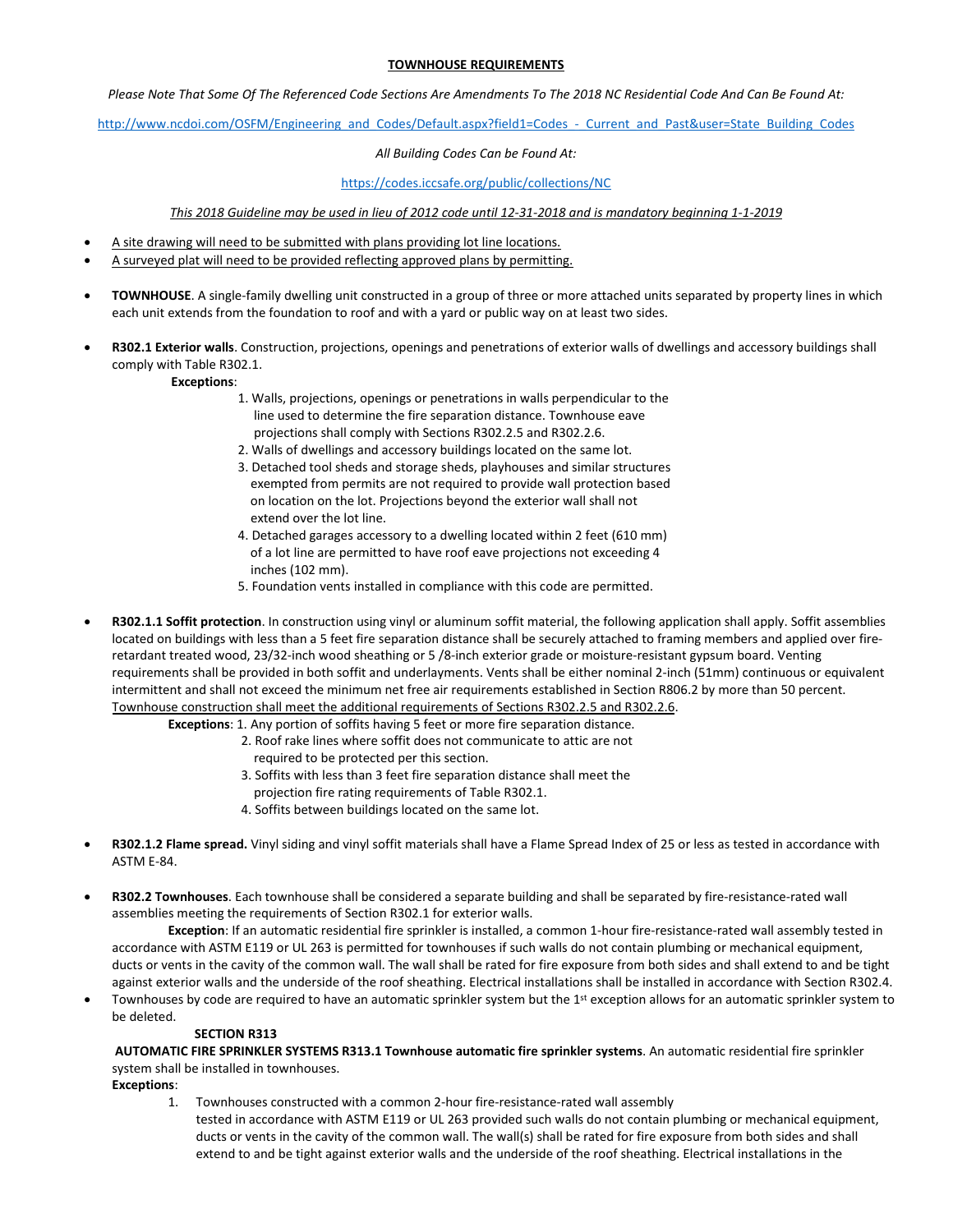separation walls shall be installed in accordance with the North Carolina Electrical Code Chapters 34 through 43. Penetrations for electrical outlet boxes shall be in accordance with Section R302.4.

- 2. An automatic residential fire sprinkler system shall not be required when additions or alterations are made to existing townhouses that do not have an automatic residential fire sprinkler system installed.
- Any fire-resistance-rated wall being constructed shall meet the requirements for continuity per **R302.2.1 Continuity**. The fire-resistancerated wall or assembly separating townhouses shall be continuous from the foundation to the underside of the roof sheathing, deck or slab, or exterior wall sheathing. The fire-resistance rating shall extend the full length of the wall or assembly, including wall extensions through and separating attached enclosed accessory structures.
- The figure below is highlighted showing two types of walls: highlighted in **yellow** is the fire-resistance-rated wall assembly or fireresistance-rated wall assemblies separating the dwelling units constructed per 2018 NCRC R302.2 and 2018 NCRC R313.1 see **Exception** 1. The second type being the continuation of the house wall highlighted in green, this wall shall be 1-hour fire-resistance rated wall as per 2018 NCRC Table R302.1 (being 1-hour because it is on a 0 distance lot line).

| <b>TABLE R302.1</b><br><b>EXTERIOR WALLS</b> |                             |                                                                                       |                                                   |
|----------------------------------------------|-----------------------------|---------------------------------------------------------------------------------------|---------------------------------------------------|
| <b>EXTERIOR WALL ELEMENT</b>                 |                             | <b>MINIMUM</b><br><b>FIRE-RESISTANCE RATING</b>                                       | <b>MINIMUM FIRE</b><br><b>SEPARATION DISTANCE</b> |
| Walls                                        | (Fire-resistance rated)     | 1 hour-tested in accordance with ASTM E119 or<br>UL 263 with exposure from both sides | $<$ 3 feet                                        |
|                                              | (Not fire-resistance rated) | 0 hours                                                                               | $\geq$ 3 feet                                     |
| Projections                                  | (Fire-resistance rated)     | 1 hour on the underside                                                               | $<$ 3 feet                                        |
|                                              | (Not fire-resistance rated) | 0 hours                                                                               | $\geq$ 3 feet                                     |
| Openings in walls                            | Not allowed                 | N/A                                                                                   | $<$ 3 feet                                        |
|                                              | Unlimited                   | 0 hours                                                                               | $\geq$ 3 feet                                     |
| Penetrations                                 | All                         | Comply with Section R302.4                                                            | $<$ 3 feet                                        |
|                                              |                             | None required                                                                         | $\geq$ 3 feet                                     |

For SI:  $1$  foot = 304.8 mm.  $N/A = Not Applied.$ 



• Townhouses shall be constructed with parapets per R302.2.2 **Look at the Exception R302.2.2 Parapets for townhouses**. Parapets constructed in accordance with Section R302.2.3 shall be constructed for townhouses as an extension of exterior walls or common walls in accordance with the following:

- 1. Where roof surfaces adjacent to the wall or walls are at the same elevation, the
- parapet shall extend not less than 30 inches (762 mm) above the roof surfaces.
- 2. Where roof surfaces adjacent to the wall or walls are at different elevations and the higher roof is not more than 30 inches (762 mm) above the lower roof surface.

**Exception**: A parapet is not required in the two cases above when the roof is covered with a minimum class C roof covering complies with a minimum Class C rating as tested in accordance with ASTM E108 of UL 790, and the roof decking or sheathing is of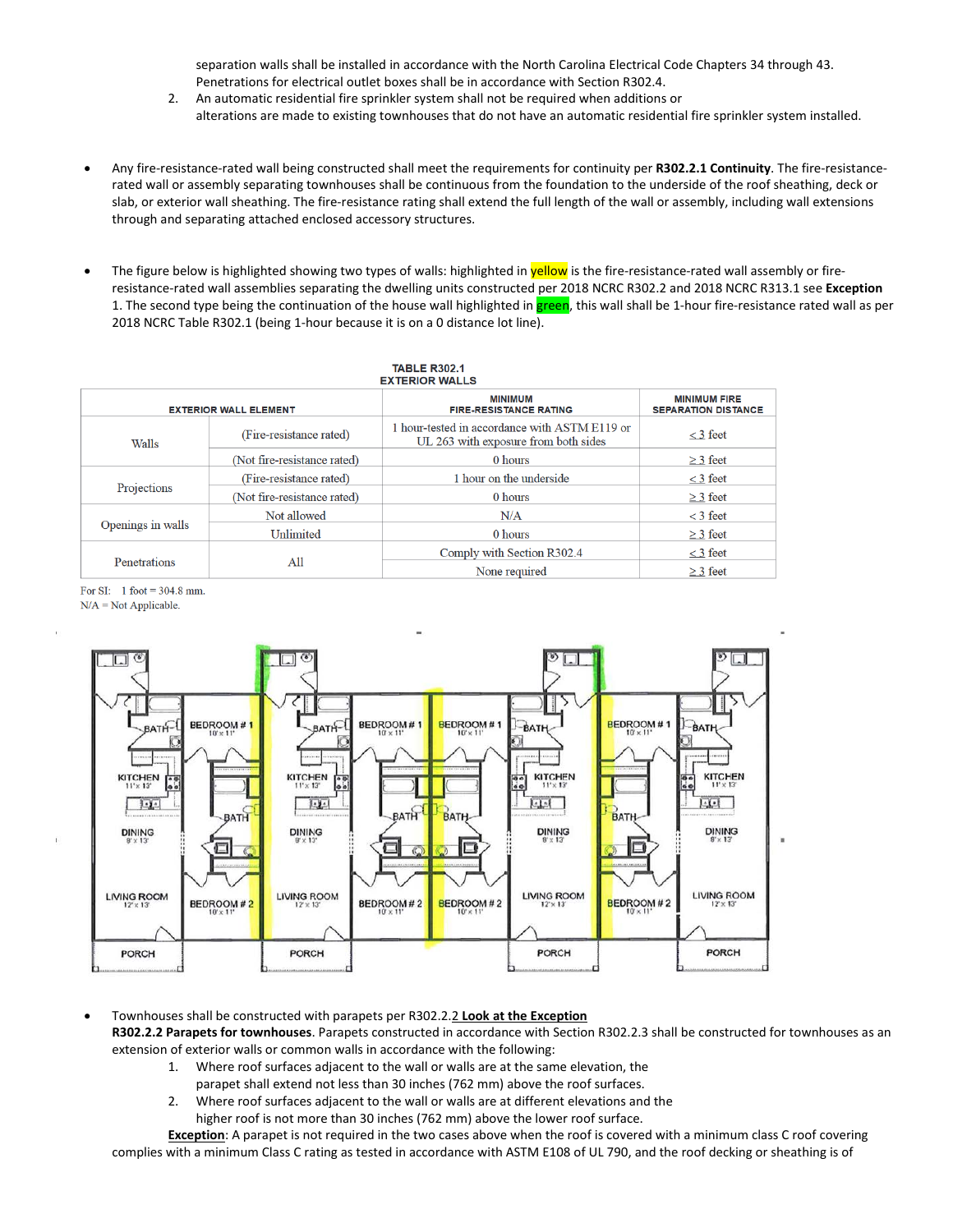noncombustible materials or approved fire-retardant-treated wood for a distance of 4 feet (1219 mm) on each side of the wall or walls, or one layer of 5 /8 -inch (15.9 mm) Type X gypsum board is installed directly beneath the roof decking or sheathing, supported by a minimum of nominal 2-inch (51 mm) ledgers attached to the sides of the roof framing members, for a minimum distance of 4 feet (1219 mm) on each side of the wall or walls. No openings or penetrations including dormers allowed within this 4 foot (1219 mm) protected area.

- 3. A parapet is not required where roof surfaces adjacent to the wall or walls are at different elevations and the higher roof is more than 30 inches (762 mm) above the lower roof. The common wall construction from the lower roof to the underside of the higher roof deck shall have not less than a 1-hour fire-resistance rating. The wall shall be rated for exposure from both sides.
- **R302.2.3 Parapet construction**. Parapets shall have the same fire-resistance rating as that required for the supporting wall or walls. On any side adjacent to a roof surface, the parapet shall have noncombustible faces for the uppermost 18 inches (457 mm), to include counter flashing and coping materials. Where the roof slopes toward a parapet at slopes greater than 2 unit's vertical in 12 unit's horizontal (16.7-percent slope), the parapet shall extend to the same height as any portion of the roof within a distance of 3 feet (914 mm), but in no case shall the height be less than 30 inches (762 mm).
- **R302.2.4 Structural independence**. Each individual townhouse shall be structurally independent. **Exceptions**:
	- 1. Foundations supporting exterior walls or common walls.
	- 2. Structural roof and wall sheathing from each unit may fasten to the common wall framing.
	- 3. Nonstructural wall and roof coverings.
	- 4. Flashing at termination of roof covering over common wall.
	- 5. Townhouses separated by a common as
		- provided in Section R302.2.
- Townhouse with three or more attached dwellings will require eave protection per **R302.2.5 Townhouse eave protection**. In townhouse construction (with three or more attached dwellings) projections extending into the fire separation distance shall have not less than 1 hour fire resistive construction on the underside. Soffit material beyond the fire separation distance shall be securely attached to framing members and shall be constructed using either noncombustible soffit material; fire-retardant-treated soffit material; vinyl soffit installed over 3/4-inch (19 mm) wood sheathing or 5/8-inch (16 mm) gypsum board; or aluminum soffit installed over 3/4-inch (19 mm) wood sheathing or 5/8-inch (16 mm) gypsum board. Venting requirements shall be provided in both soffit and underlayment's. Vents shall be either nomina1 2-inch (51 mm) continuous or equivalent intermittent and shall not exceed the minimum net free air requirements established in Section R806.2 by more than 50 percent.
	- Vents in soffit are not allowed within 4 feet (1219 mm) of fire walls or property lines.
- All townhouses shall comply with eave projections per **R302.2.6 Townhouse eave projections**. Overhang projections not exceeding 12 inches (305 mm) shall be allowed to extend beyond the property line in townhouse buildings provided all the following conditions are met:
	- 1. Required fire resistant rated wall assembly is tight to roof deck;
	- 2. Eaves shall be protected with roof decking and fascia of non-combustible materials or approved fire-retardant-treated wood; and
	- 3. Eaves shall have not less than one layer of 5/8-inch type X gypsum or equivalent fire-resistive construction on the underside.
- **R302.2.7 Sound transmission.** See Appendix K.
- Townhouses that have four or more dwellings or sleeping units are in a single structure shall comply per **SECTION R320 ACCESSIBILITY R320.1 Scope**. Where there are four or more dwelling units or sleeping units in a single structure, the provisions of Chapter 11 of the International Building Code for Group R-3 shall apply.
- Townhouses requiring to meet **2018 NCBC 1107.6.3 Group R-3**. In Group R-3 occupancies where there are four or more dwelling units or sleeping units intended to be occupied as a residence in a single structure, every dwelling unit and sleeping unit intended to be occupied as a residence shall be a Type B unit.
- The exception to 2018 NCBC 1107.6.3 is that if there are four or more dwelling or sleeping units that are multiple stories without elevators then it would not be required to make them *Type B units.*
- If there are any single story units mixed with any multi story units within the building structure constructed in a row of attached units that has four or more dwelling or sleeping units than each of the single story units would be required to be *Type B units*. The example to this is below and is highlighted in yellow. (see drawing next page)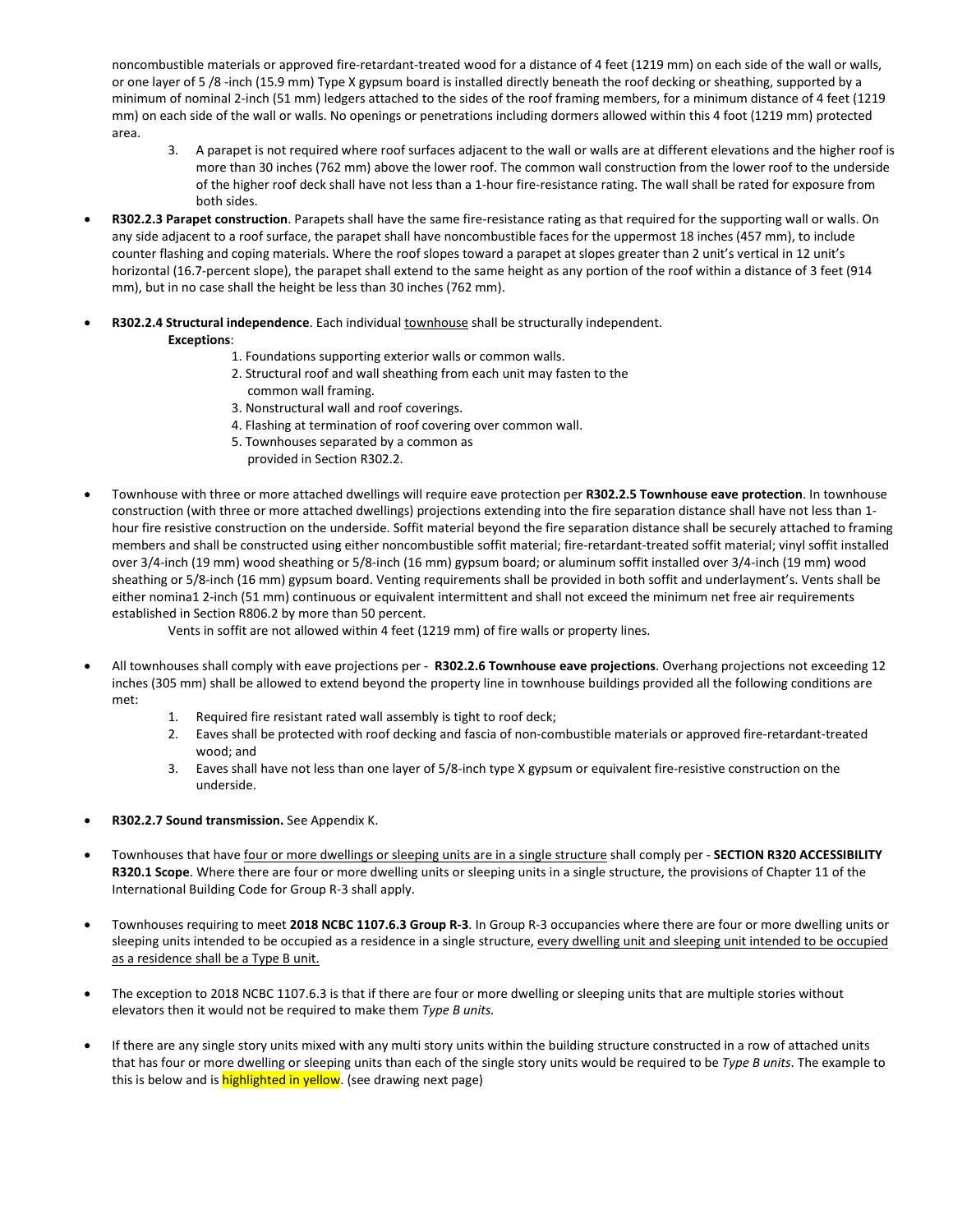

• The requirements for *Type B units* ICC A117.1-09 1004 **Type B Units** can be found: [https://codes.iccsafe.org/public/document/ICCA117\\_12009/chapter-10-dwelling-units-and-sleeping-units](https://codes.iccsafe.org/public/document/ICCA117_12009/chapter-10-dwelling-units-and-sleeping-units) 

(Below is the text without example drawings)

*\*All codes referenced below are found in ICC A117.1-09\**

# **1004 Type B Units**

**1004.1 General.** Type B units shall comply with section 1004.

**1004.2 Primary Entrance.** The accessible primary entrance shall be on an accessible route from public and common areas. The primary entrance shall not be to a bedroom unless it is the only entrance.

**1004.3 Accessible Route.** Accessible routes within Type B units shall comply with Section 1004.3.

**1004.3.1 Location.** At least one accessible route shall connect all spaces and elements that are a part of the unit. Accessible routes shall coincide with or be located in the same area as a general circulation path.

#### **Exceptions:**

- 1. An accessible route is not required to unfinished attics and unfinished basements that are part of the unit.
- 2. One of the following is not required to be on an accessible route.
	- 2.1 A raised floor area in a portion of a living, dining, or sleeping room; or
	- 2.2 A sunken floor area in a portion of a living, dining, or sleeping room; or
	- 2.3 A mezzanine that does not have a plumbing fixtures or an enclosed habitable space.

**1004.3.2 Components.** Accessible routes shall consist of one or more of the following elements: walking surfaces with a slope not steeper than 1:20, doors and doorways, ramps, elevators, and platform lifts.

**1004.4 Walking Surfaces.** Walking surfaces that are part of an accessible route shall comply with Section 1004.4.

**1004.4.1 Clear Width.** Clear width of an accessible route shall comply with Section 403.5.

**1004.4.2 Changes in Level.** Changes in level shall comply with Section 303.

**EXCEPTION:** Where exterior deck, patio, deck, or balcony surface materials are impervious, the finished exterior impervious surface shall be 4 inches (100 mm) maximum below the floor level of the adjacent interior spaces of the unit.

**1004.5 Doors and Doorways.** Doors and Doorways shall comply with Section 1004.5.

**1004.5.1 Primary Entrance Door.** The primary entrance door to the unit shall comply with Section 404.

**EXCEPTION:** Storm and screen doors serving individual dwelling or sleeping units are not required to comply with Section 404.2.5.

**1004.5.2 User Passage Doorways.** Doorways intended for user passage shall comply with section 1004.5.2

**1004.5.2.1 Clear Width.** Doorways shall have a clear opening of 31 ¾ inches (805 mm) minimum. Clear opening of swinging doors shall be measured between the face of the door and stop, with the door open 90 degrees.

**1004.5.2.1.1 Double Leaf Doorways.** Where the operable part on an inactive leaf of a double leaf doorway are located more than 48 inches (1220 mm) or less than 15 inches (380 mm) above the floor, the active leaf shall provide the clearance required by Section 1004.5.2.1.

**1004.5.2.2 Thresholds.** Thresholds shall comply with Section 303.

**EXCEPTION:** Thresholds at exterior sliding doors shall be permitted to be ¾ inch (19 mm) maximum in height, provided they are beveled with a slope not steeper than 1:2.

**1004.5.2.3 Automatic Doors:** Automatic doors shall comply with Section 404.3.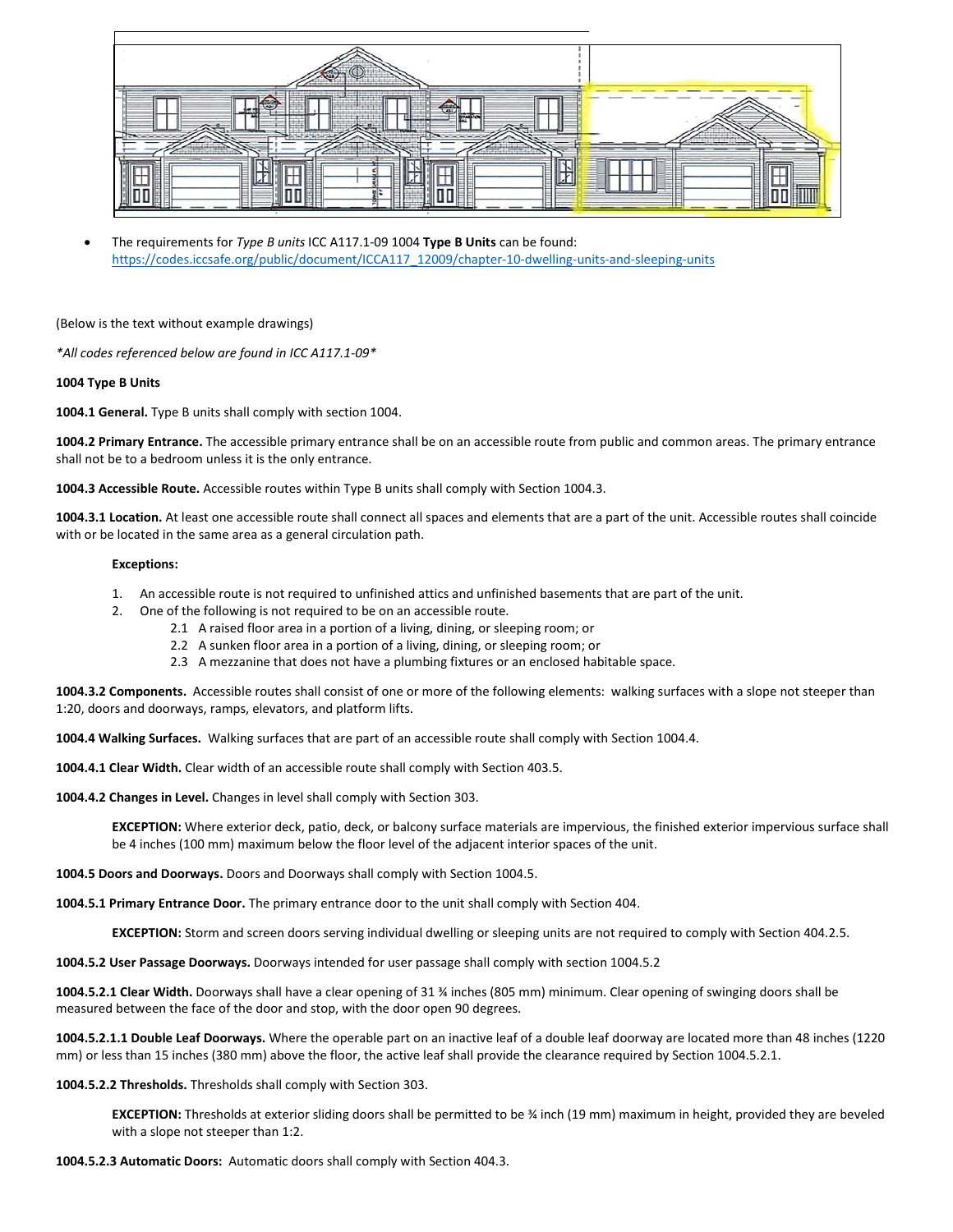**1004.6 Ramps.** Ramps shall comply with Section 405.

**1004.7 Elevators.** Elevators within the unit shall comply with Section 407, 408, or 409.

**1004.8 Platform Lifts.** Platform lifts within the unit shall comply with Section 410.

**1004.9 Operable Parts.** Lighting controls, electrical switches and receptacle outlets, environmental controls, electrical panelboards, and user controls for security or intercom systems shall comply with Sections 309.2 and 309.3.

## **EXCEPTIONS:**

- 1. Receptacle outlets serving a dedicated use.
- 2. Where two or more receptacle outlets are provided in a kitchen above a length of counter top that is uninterrupted by a sink or appliance, one receptacle outlet shall not be required to comply with Section 309.
- 3. Floor receptacle outlets.
- 4. HVAC diffusers.
- 5. Controls mounted on ceiling fans.
- 6. Controls or switches mounted on appliances.
- 7. Plumbing fixture controls.
- 8. Reset buttons and shut-offs serving appliances, piping and plumping fixtures.
- 9. Where redundant controls others than light switches are provided for a single element, one control in each space shall not be required to be accessible.
- 10. Within kitchens and bathrooms, lighting controls, electrical switches and receptacle outlets are permitted to be located over cabinets with counter tops 36 inches (915 mm) maximum in height and 25 ½ inches (650 mm) maximum in depth.

**1004.10 Laundry Equipment.** Washing Machines and clothes dryers shall comply with Section 1004.10.

**1004.10.1 Clear Floor Space.** A Clear floor space complying with Section 305.3, shall be provided. A parallel approach shall be provided for a top loading machine. A forward or parallel approached shall be provided for a front loading machine.

**1004.11 Toilet and Bathing Facilities.** Toilet and bathing fixtures shall comply with Section 1004.11.

**EXCEPTION:** Fixtures on levels not required to be accessible.

**1004.11.1 Grab Bar and Shower Seat Reinforcement.** Reinforcement shall be provided for the future installation of grab bars and shower seats at water closets, bathtubs, and shower compartments. Where walls are located to permit the installation of grab bars and seats complying with Section 604.5 at water closets; grab cars complying with Section 607.4 at bathtubs; and for grab bars and shower seats complying with Sections 608.3, 608.2.1.3, 608.2.2.3 and 608.2.3.2 at shower compartment; reinforcement shall be provided for the future installation of grab bars and seats complying with those requirements.

### **EXCEPTIONS:**

- 1. In a room containing only a lavatory and a water closet, reinforcement is not required provided the room does not contain the only lavatory or water closet on the accessible level of the unit.
- 2. At water closets reinforcement for the side wall vertical grab bar component required by Section 604.5 is not required.
- 3. At water closets where wall space will not permit a grab bar complying with Section 604.5.2, reinforcement for a rear wall grab bar 24 inches (610 mm) minimum in length centered on the water closet shall be provided.
- 4. At water closets where a side is not available for a 42 inch (1065 mm) grab bar complying with Section 604.5.1, reinforcement for a sidewall grab bar, 24 inches (610 mm) minimum in length, located 12 inches (305 mm) maximum from the rear wall, shall be provided.
- 5. At water closets where a side wall is not available for a 42 inch (1065 mm) grab bar complying with Section 604.5.1 reinforcement for a swing-up- grab bar complying with Section 1004.11.1.1 shall be permitted.
- 6. At water closets where a side wall is not available for a 42 inch (1065 mm) grab bar complying with Section 604.5.1 reinforcement for a swing-up- grab bar complying with Section 1004.11.1.1 shall be permitted to be installed in lieu of reinforcement for rear wall and side wall grab bars.
- 7. In shower compartment larger than 36 inches (915 mm) in depth reinforcement for a shower seat is not required.

**1004.11.1.1 Swing up Grab Bars.** A clearance of 18 inches (455 mm) minimum from the centerline of the water closet to any side wall or obstruction shall be provided where reinforcement from swing up grab bar is provided. When the approach to the water closet is from the side, the 18 inches (455 mm) minimum shall be on the side opposite the direction of approach. Reinforcement shall accommodate a swing up grab bar centered 15 ¾ inches (400 mm) from the centerline of the water closet and 28 inches (710 mm) minimum in length, measured from the wall to the end of the horizontal portion of the grab bar. Reinforcement shall accommodate a swing up grab bar with height in the down position of 33 inches (840 mm) minimum and 36 inches (915 mm) maximum. Reinforcement shall be adequate to resist forces in accordance with Section 609.8.

**EXCEPTION:** Where a water closet is positioned with a wall to the rear and to one side, the centerline of the water closet shall be 16 inches (405 mm) minimum and 18 inches (455 mm) maximum from the sidewall.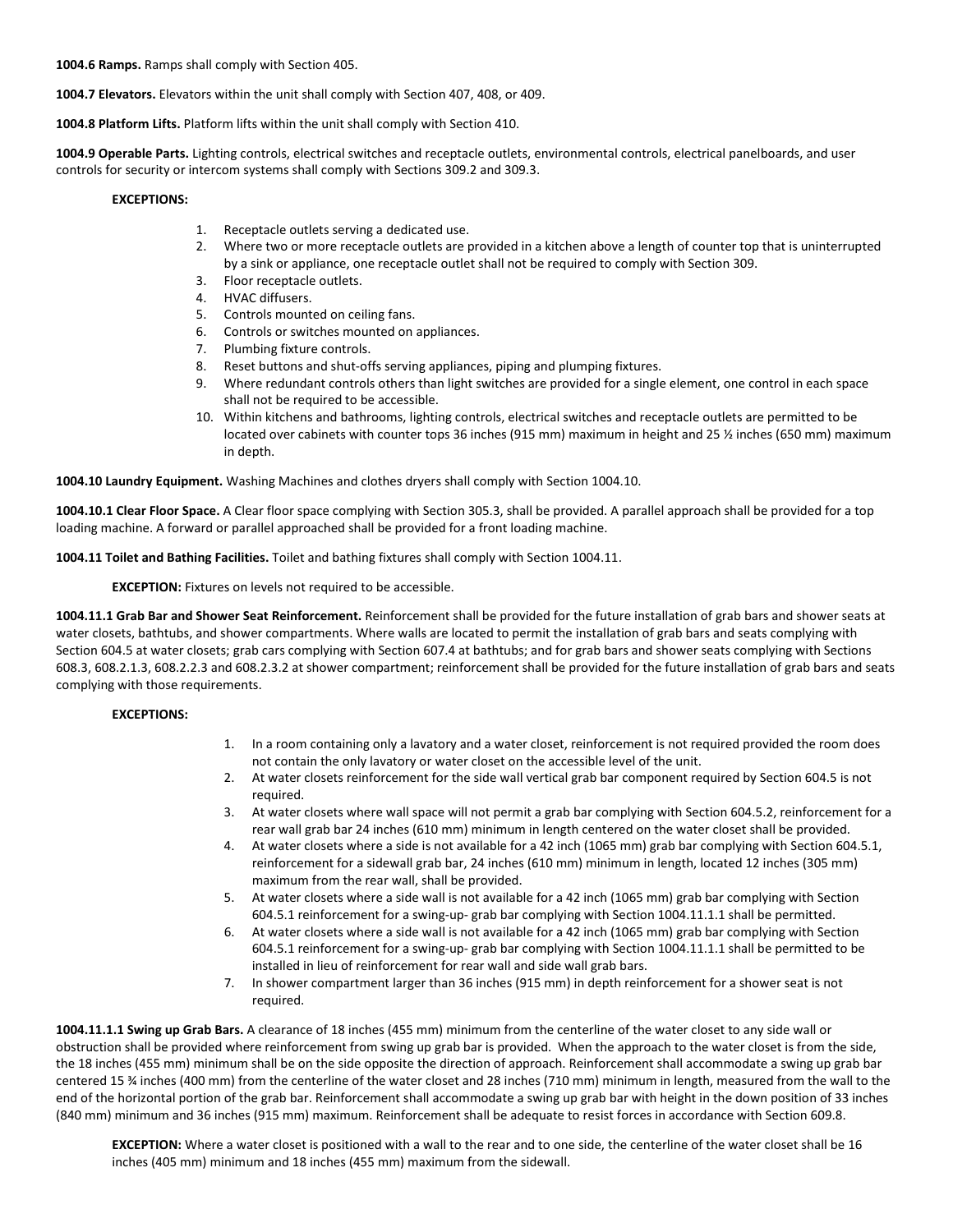**1004.11.2 Clear Floor Space.** Clear floor spaces required by Section 1004.11.3.1 (Option A) or 1004.11.3.2 (Option B) shall comply with Sections 1004.11.2 and 305.3.

**1004.11.2.1 Doors.** Doors shall not swing into the clear floor space or clearance for any fixture.

**EXCEPTION:** Where a clear floor space complying with Section 305.3, excluding knee and toe clearance under elements, is provided within the room beyond the arc of the door swing.

**1004.11.2.2 Knee and Toe Clearance.** Clear floor space at fixtures shall be permitted to included knee and toe clearances complying with Section 306.

**1004.11.3 Toilet and Bathing Areas.** Either all toilet and bathing areas provided shall comply with Section 1004.11.3.1 (Option A), or one toilet and bathing area shall comply with Section 1004.11.3.2 (Option B).

**1004.11.3.1 Option A.** Each Fixture shall comply with Section 1004.11.3.1.

#### **EXCEPTIONS:**

- 1. Where multiple lavatories are provided in a single toilet and bathing area such that travel between fixtures does not require travel through other parts of the unit, not more than one lavatory is required to comply with Section 1004.11.3.1.
- 2. A lavatory and a water closet in a room containing only a lavatory and water closet, provided the room does not contain the only lavatory or water closet on the accessible level of the unit.

**1004.11.3.1.1 Lavatory.** A clear floor space complying with Section 305.3, positioned for a parallel approach, shall be provided at a lavatory. The clear floor space shall be centered on the lavatory.

**EXCEPTION:** A lavatory complying with Section 606 shall be permitted. Cabinetry shall be permitted under the lavatory provided the following criteria are met:

- a) The cabinetry can be removed without removal or replacement of the lavatory; and
- b) The floor finish extends under the cabinetry; and
- c) The walls behind and surrounding the cabinetry are finished.

**1004.11.3.1.2 Water Closet.** The water closet shall comply with Section 1004.11.3.1.2.

**1004.11.3.1.2.1 Location.** The centerline of the water closet shall be 16 inches (405 mm) minimum and 18 inches (455 mm) maximum from one side of the required clearance.

**1004.11.3.1.2.2 Clearance.** Clearance around the water closet shall comply with Sections 1004.11.3.1.2.2.1 through 1004.11.3.1.2.2.3.

**EXCEPTION**: Clearance complying with Sections 1003.11.2.4.2 through 1003.11.2.4.4.

**1004.11.3.1.2.2.1 Clearance Width.** Clearance around the water closet shall be 48 inches (1220 mm) minimum in width, measured perpendicular from the side of the clearance that is 16 inches (405 mm) minimum and 18 inches (455 mm) maximum from the water closet centerline.

**1004.11.3.1.2.2.2 Clearance Depth.** Clearance around the water closet shall be 56 inces (1420 mm) minimum in depth, measured perpendicular from the rear wall.

**1004.11.3.1.2.2.3 Increased Clearance Depth at Forward Approach.** Where a forward approach is provided, the clearance shall be 66 inches (1675 mm) minimum in depth. Measured perpendicular from the rear wall.

**1004.11.3.1.2.2.4 Clearance Overlap.** A vanity or other obstruction 24 inches (610 mm) maximum in depth, measured perpendicular from the rear wall, shall be permitted to overlap the required clearance, provided the width of the remaining clearance at the water closet is 33 inches (840 mm) minimum.

**1004.11.3.1.3 Bathing Fixtures.** Where provided, a bathtub shall comply with Section 1004.11.3.1.3.1 or 1004.11.3.1.3.2 and a shower compartment shall comply with Section 1004.11.3.1.3.3.

**1004.11.3.1.3.1 Parallel Approach Bathtubs.** A clearance 60 inches (1525 mm) minimum in length and 30 inches (760 mm) minimum in width shall be provided in front of bathtubs with a parallel approach. Lavatories complying with Section 606 shall be permitted in the clearance. A lavatory complying with Section 1004.11.3.1.1 shall be permitted at one end of the bathtub if a clearance 48 inches (1220 mm) minimum in length and 30 inches 760 mm) minimum in width is provided in front of the bathtub.

**1004.11.3.1.3.2 Forward Approach Bathtubs.** A clearance 60 inches (1525 mm) minimum in length and 48 inches (1220 mm) minimum in width shall be provided in front of bathtubs with a forward approach. A water closet and a lavatory shall be permitted in the clearance at one end of the bathtub.

**1004.11.3.1.3.3 Shower Compartment.** If a shower compartment is the only bathing facility, the shower compartment shall have dimensions of 36 inches (915 mm) minimum in width and 36 inches (915 mm) minimum in depth. A clearance of 48 inches (1220 mm) minimum in length, measured perpendicular from the shower head wall, and 30 inches (760 mm) minimum in depth, measured from the face of the shower compartment, shall